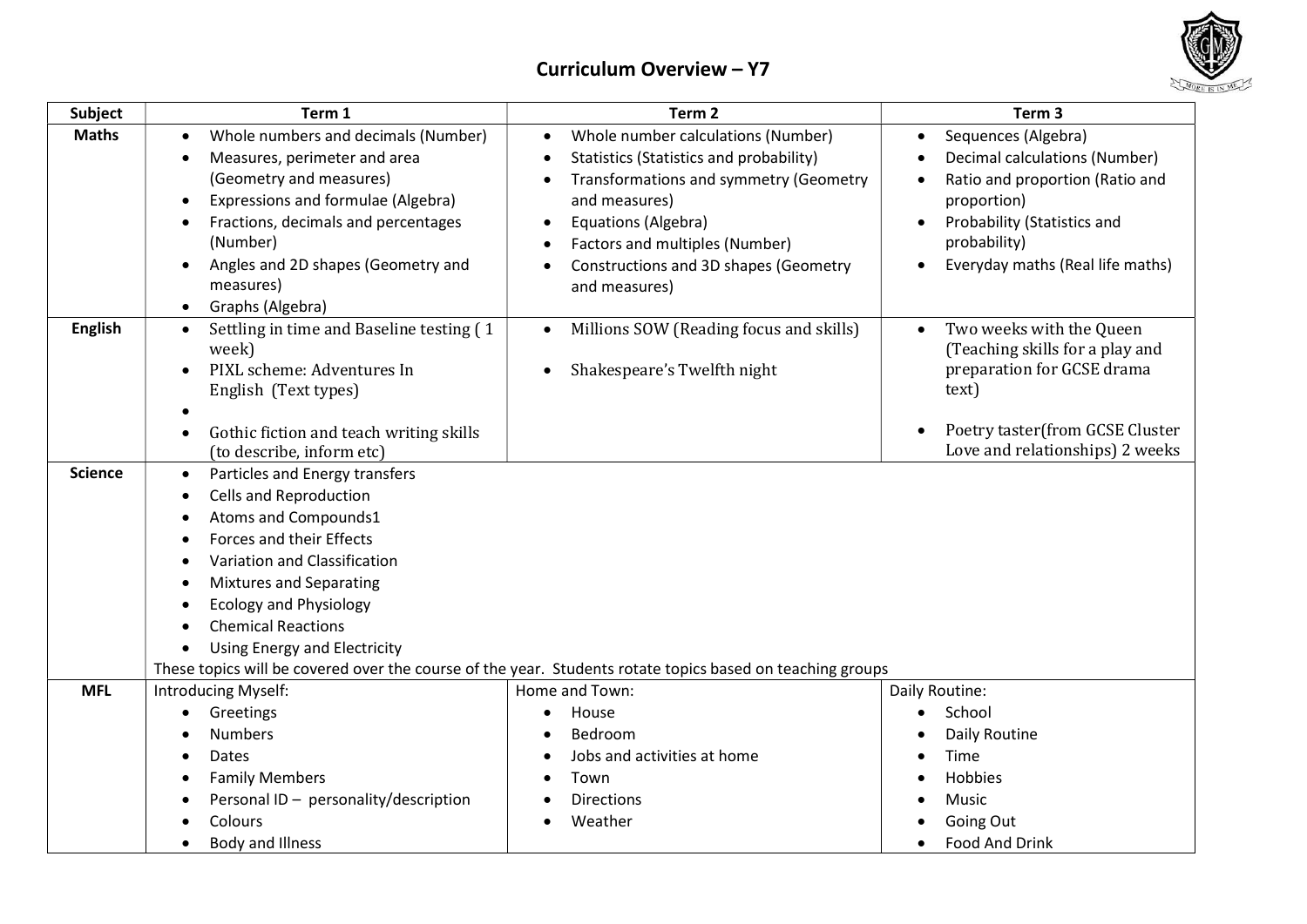| Geography                                                      | <b>Map Skills:</b><br>Interpreting OS maps and their symbols<br>Locating places using 4 four-figure an 6-<br>figure grid references<br><b>Exploring Britain and Europe:</b><br>Our connections with the rest of Britain<br>Britain's links to Europe | <b>Exploring the World with a focus on Asia:</b><br>Locating continents and countries<br>$\bullet$<br>Comparing high income countries with low<br>income Countries<br><b>Rivers and flooding</b><br>How are rivers formed?<br>$\bullet$<br>Methods to prevent flooding | Ecosystems:<br>How do living organisms live with<br>the non-living components of their<br>environment?<br><b>Sustainable living and</b><br>settlements:<br>How can we better look after our<br>environment to slow-down<br>climate change? |  |  |
|----------------------------------------------------------------|------------------------------------------------------------------------------------------------------------------------------------------------------------------------------------------------------------------------------------------------------|------------------------------------------------------------------------------------------------------------------------------------------------------------------------------------------------------------------------------------------------------------------------|--------------------------------------------------------------------------------------------------------------------------------------------------------------------------------------------------------------------------------------------|--|--|
| <b>History</b>                                                 | Mystery of the Skeletons - Maiden<br>$\bullet$<br>Castle<br>1066 - Norman Invasion of England<br>William the Conquerors England                                                                                                                      | Life in Medieval England Part 1 - everyday<br>$\bullet$<br>life<br>Life in Medieval England Part 2 - Change<br>$\bullet$<br>and Continuity across time                                                                                                                 | <b>Black Death Peasants Revolt</b><br>Renaissance and Reformation                                                                                                                                                                          |  |  |
| <b>RE &amp;</b><br>Citizenship                                 | Introduction to RE<br>$\bullet$<br><b>Human Rights</b>                                                                                                                                                                                               | Leaders in Religion<br>$\bullet$<br>The Life and Teachings of Prophet<br>Muhammad<br>Why are the Incarnation and Resurrection<br>of Jesus important today?                                                                                                             | Migration and the Refugee Crisis                                                                                                                                                                                                           |  |  |
| <b>Design</b><br><b>Technology</b><br>- Food                   | $\bullet$                                                                                                                                                                                                                                            | Nutrition, Hygiene and basic principles e.g. Knife skills. Preparing salads, pastries, dough.                                                                                                                                                                          |                                                                                                                                                                                                                                            |  |  |
| Design<br><b>Technology</b><br>– Resistant<br><b>Materials</b> | Introduction to the workshop<br>$\bullet$<br>Health & Safety and machinery<br>$\bullet$                                                                                                                                                              | Woodworking skills, joining, wasting and forming                                                                                                                                                                                                                       |                                                                                                                                                                                                                                            |  |  |
| Design<br><b>Technology</b><br>- Textiles                      | $\bullet$                                                                                                                                                                                                                                            | Soft toys: Designing a Gruesli monster toy and learning hand sewing techniques                                                                                                                                                                                         |                                                                                                                                                                                                                                            |  |  |
| PE                                                             | <b>Fitness</b><br>$\bullet$<br>Football<br>Basketball<br>Trampolining<br>Table tennis                                                                                                                                                                | Dance<br>Badminton<br>Gymnastics<br>Athletics<br>Handball                                                                                                                                                                                                              | Athletics<br>$\bullet$<br>Striking games (cricket, rounders,<br>softball)                                                                                                                                                                  |  |  |
| <b>Computing</b>                                               | <b>Online Safety Comic</b><br>Online safety risks<br>How to report concerns<br>$\bullet$                                                                                                                                                             | <b>Ethics and Law</b><br>Intellectual property<br>Misuse of computers                                                                                                                                                                                                  | <b>Game Creation (Kodu)</b><br>Decomposition<br>Events<br>$\bullet$                                                                                                                                                                        |  |  |